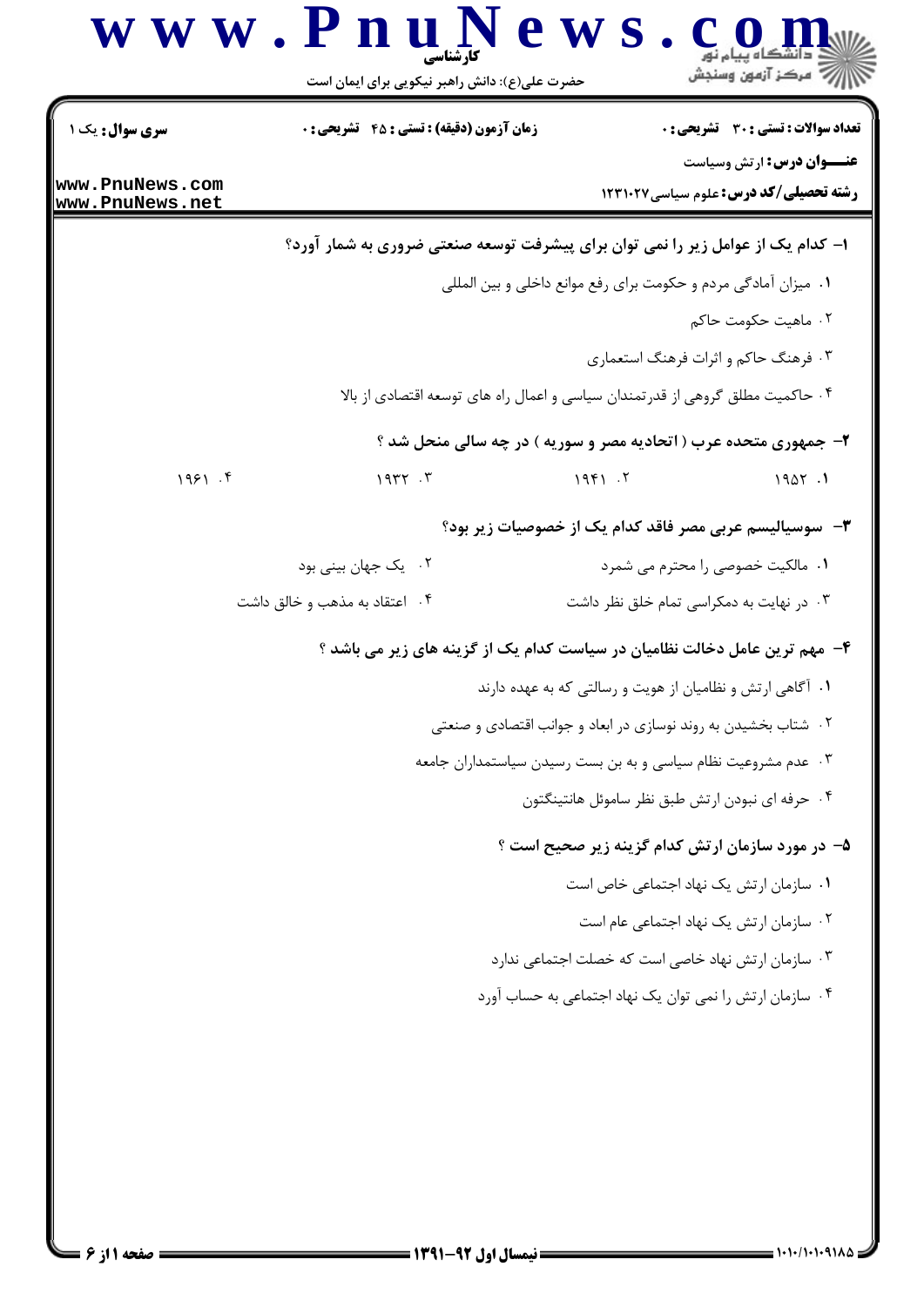

 $= 1.1.11.1.911 \Delta$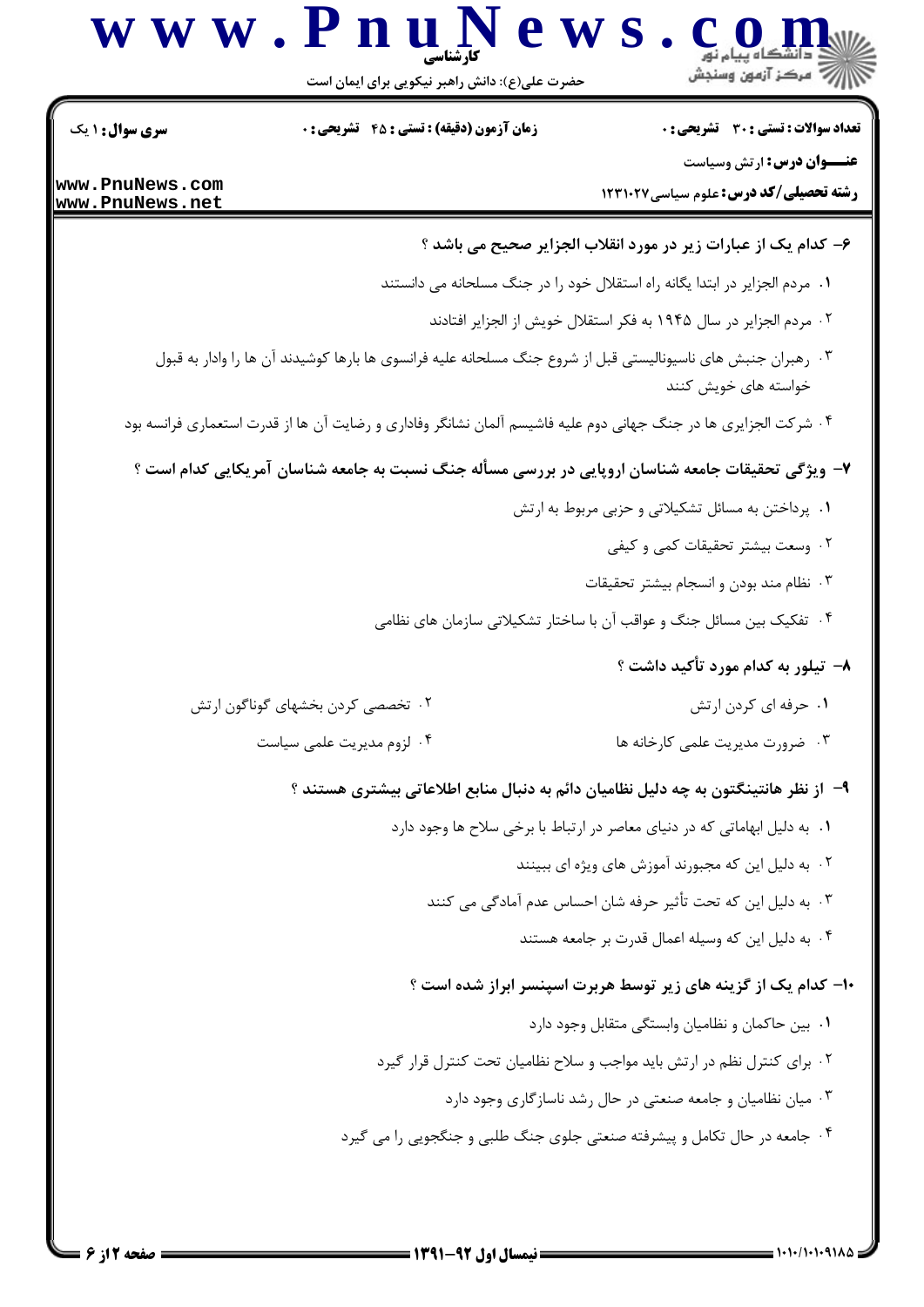

حضرت علی(ع): دانش راهبر نیکویی برای ایمان است

**سری سوال : ۱ یک زمان آزمون (دقیقه) : تستی : 45 گشریحی: 0** تعداد سوالات : تستي : 30 - تشريحي : 0 **عنــوان درس:** ارتش وسیاست www.PnuNews.com **رشته تحصیلی/کد درس: علوم سیاسی1231020** www.PnuNews.net 11- ضرورت استفاده از حداکثر سرعت در کودتا به چه معناست ؟ ٠١. كوچكترين تأخير در جريان عمليات اجرايي كودتا به ناكامي آن مي انجامد ۲ . کودتاگران برای کسب موفقیت باید در مرحله اول و در اسرع وقت مراکز کلیدی حکومت را به کنترل خود درآورند ۰۳ باید کودتا با توجه به تمام عوامل و شرایط برنامه ریزی شده باشد ، عملیات متعدد ولی هماهنگ و مرتبط با یکدیگر انجام پذیرد و افراد كافي و لايق دراختيار باشند ۰۴ حیات کودتا و کودتاگران به دو اصل اساسی بستگی دارد که یکی از آن ها به کاربردی حداکثر سرعت در انجام عملیات است ۱۲– کدام یک از جامعه شناسان زیر معتقد است که سلطه نظامیان در کشورهای در حال توسعه منطبق با خواست ایالات متحده آمريكا است ؟ ۰۱ آموس پرل موتر ۰۴ هارولد لاسول ۰۳ ادوارد لوتواک ۰۲ لوشن دبليو پای ۱۳- چرا بسیاری از محققان از انقلاب ۲۳ ژوئیه ۱۹۵۲ مصر ، به عنوان یک کودتا نام می برند ؟ ٠١ زيرا جمال عبدالناصر تحت تأثير وطن پرستي افراطي قرار داشت كه در نتيجه ي مطالعه تاريخ مصر در او ايجاد شده بود ٢ . زيرا سوسياليسم عربي مورد نظر اين انقلاب به عنوان هدف و ابزار توسعه سوسياليستي در مصر تلقى مي شد. ۰۳ زیرا نظام مشروطه سلطنتی با سیستم چند حزبی به نظام دمکراسی ریاست جمهوری با سیستم تک حزبی تغییر یافت ۰۴ زیرا تنها توسط گروه افسران آزاد و بدون همکاری سایر اقشار جامعه ی مصر صورت پذیرفت ۱۴- فلسفه وجودی ارتش کدام یک از موارد زیر است ؟ ۰۳ جنگیدن ۰۴ دفاع ۰۲ انسجام ملي در کشور ٠١. انسجام اجتماعي ۱۵– اصل یکصد و چهل و سوم قانون اساسی ناظر بر کدام یک از گزینه های زیر است ؟ ۰۱ موظف بودن نیروهای مسلح به پاسداری از استقلال و حاکمیت ارضی و نظام جمهوری اسلامی ایران ۲ . موظف بودن نیروهای مسلح به دفاع از انقلاب اسلامی در برابر دشمنان داخلی و خارجی ۰۳ موظف بودن نیروهای مسلح به حفظ آمادگی کامل خود برای مقابله با دشمنان ۰۴ موظف بودن نیروهای مسلح به بسیج نیروها و هدایت آنها در عرصه مبارزه همه جانبه با دشمن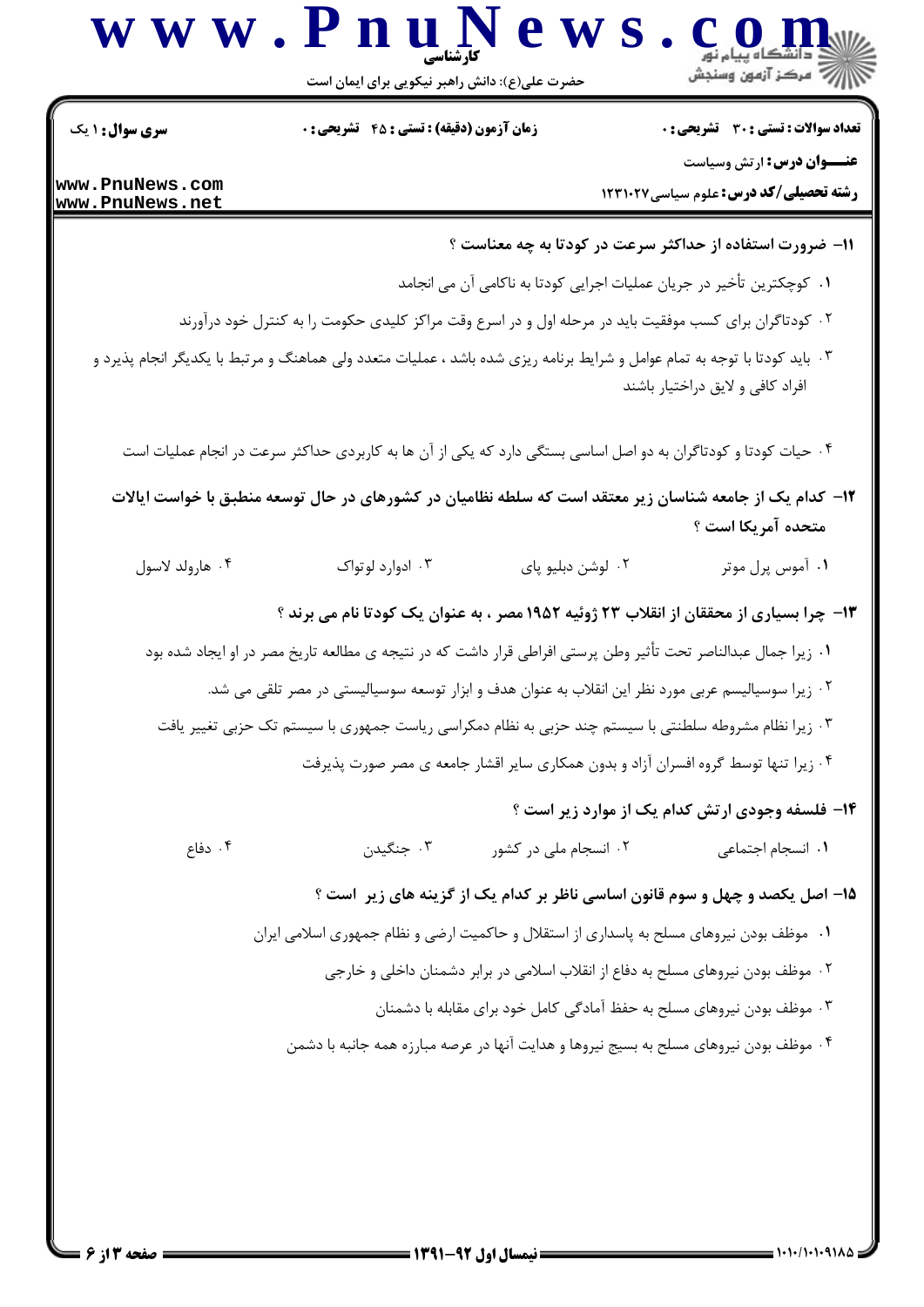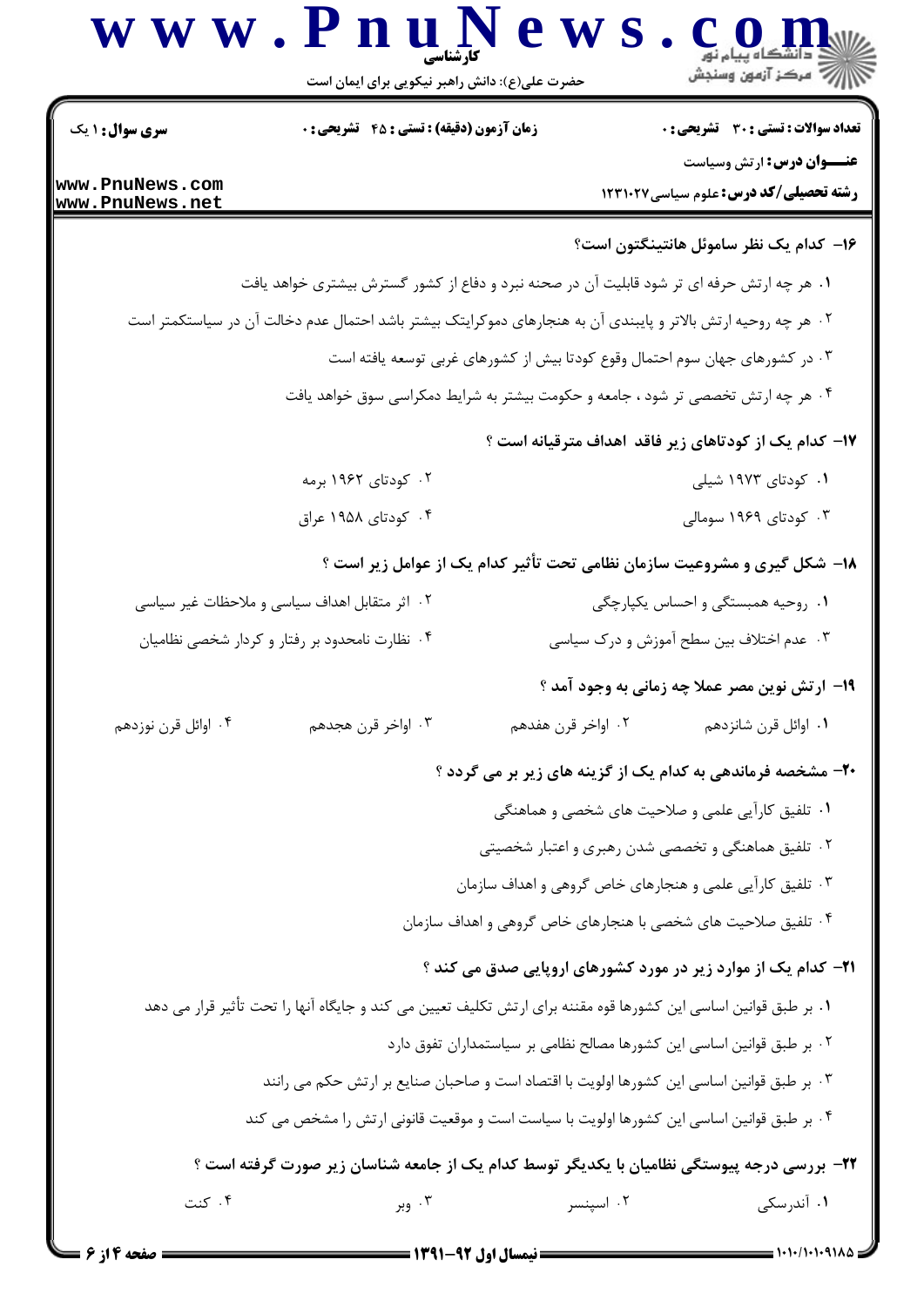

حضرت علی(ع): دانش راهبر نیکویی برای ایمان است

**سری سوال : ۱ یک زمان آزمون (دقیقه) : تستی : 45 تشریحی: 0** تعداد سوالات : تستى : 30 - تشريحي : 0

**عنــوان درس:** ارتش وسیاست

**رشته تحصیلی/کد درس:** علوم سیاسی ۱۲۳۱۰۲۷

www.PnuNews.com www.PnuNews.net

- ٢٣- تفاوت كودتا و انقلاب در كدام گزينه مطرح شده است؟
- ۰۱ کودتا را مجموعه ای از مانورها و حرکات ظریف می داند که ماهیت نظامی دارند و با هدف براندازی رژیم صورت می گیرد ولی انقلاب حرکاتی غیر نظامی را به همین هدف دنبال می کند.
	- ٢ . در حالي كه انقلاب طغيان مردم و طبقات زيرين با هدف دگرگوني در ساختارها عليه هيأت حاكمه است ، كودتا از بالا و بدون برخورداری از توده های مردم انجام می شود.
- ۰۳ کودتا از سوی دسته ای نظامیان به هدف دگر گونیهای کامل در تمامی عرصه های اجتماعی، اقتصادی و سیاسی است ولی انقلاب تنها عرصه سیاسی را نشانه رفته است
	- ۰۴ انتقال قدرت پس از کودتا ممکن است موروثی انجام بگیرد ولی پس از انقلاب چنین سنتهایی که غیر مردمی به شمار میروند کاملا منسوخ میگردند مانند فرانسه و امریکا
- ۲۴– از جمله تغییرات اساسی پدید آمده در حوزه فرماندهی پس از جنگ جهانی دوم در سازمان های نظامی جهان کدام موارد زير است؟
	- ١. تكيه بيشتر بر اعتبار شخصيتي ، كارآيي علمي و تخصصي شخص رهبر
		- ۰۲ تکیه بیشتر بر مهارت ، تشویق و توافق همگانی
		- ۰۳ تلفیق اهداف سازمان با توافق همگانی و هنجارهای خاص
		- ۰۴ تلفیق چهار عامل تشویق ، توجیه ، تخصص و کارآیی علمی
- ۲۵– طبق بند ۵ از اصل یکصد و دهم قانون اساسی جمهوری اسلامی ایران ، اعلان جنگ و صلح و بسیج نیروها به عهده کدام مقام مے باشد ؟
	- ۰۱ مقام معظم رهبری
		- ۰۲ رئیس جمهور
			- ۰۳ وزیر دفاع
	- ۰۴ مجمع تشخیص مصلحت نظام به اتفاق شورای امنیت ملی

## ۲۶- فقدان کدام گزینه درمطالعه استانیلا و آندرسکی دیده می شود ؟

- ٠١. جوانب متنوع مناسبات نظاميان با غيرنظاميان
	- ۰۲ اصطلاح «نرخ مشاركت نظامى »
- ۰۳ ناسازگاری نظامیان با جامعه صنعتی در حال رشد
- ۰۴ بررسی گنجایش و میزان اعتبار قانون سلسله مراتبی نزد فرماندهان عالی مرتبه